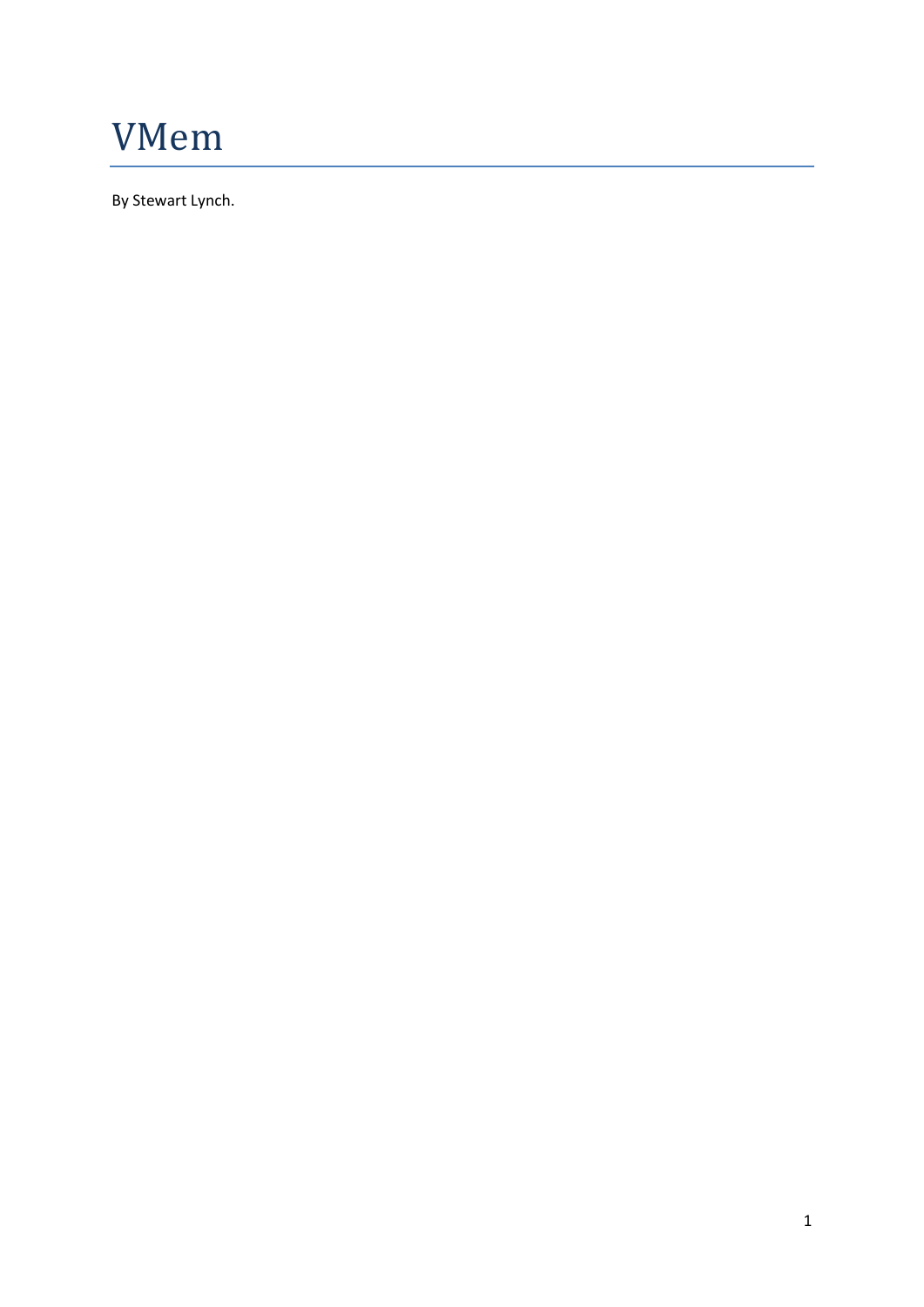# **Contents**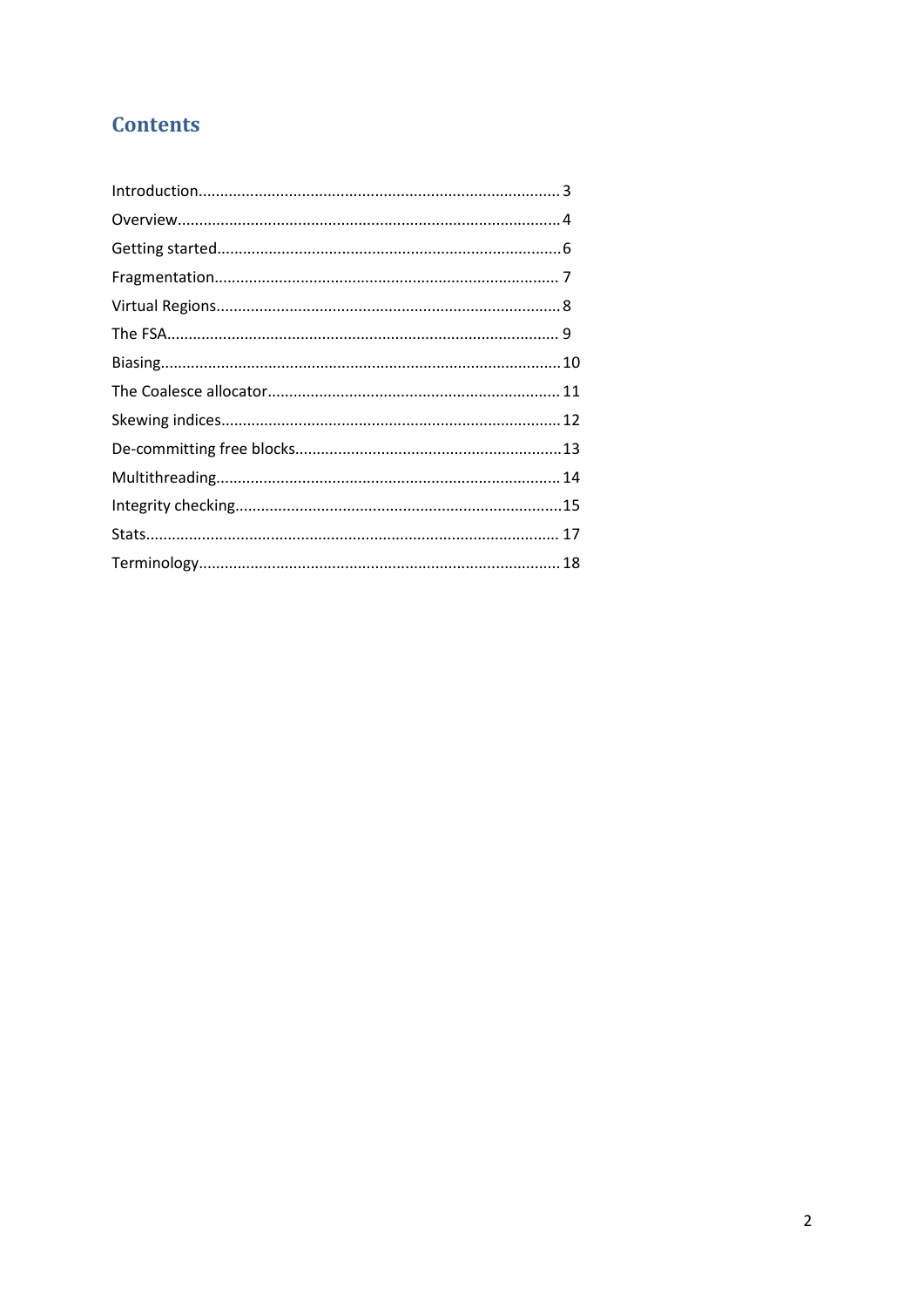## **Introduction**

The goal of VMem was to create an allocator that reduced fragmentation and performed well in a multi-threaded environment without compromising speed or efficiency. VMem had to be a direct replacement of the standard malloc.

VMem achieves these goals using a number of techniques, specifically related to aggressive decommitting of virtual memory, biasing, and careful placement of spinlocks. These will all be discussed in detail.

The kind of environment that VMem was designed for is real-time applications such as games. The typical load of this sort of system can be tens of thousands of allocations per second and a runtime of many hours. Fragmentation is often a real issue in these complex applications and so time spent reducing fragmentation in an allocator can be of real benefit.

Memory corruptions are probably the hardest type of bug to track down. VMem has a significant amount of internal checking that often catches these bugs close to the source of the problem. This checking has a negligible overhead in both speed and memory. Additionally, VMem has more heavy weight checking that can be enabled when needed, that will catch more problems.

VMem has detailed stats reporting. Each heap is broken down into used, unused, overhead, committed, reserved. This allows you to keep an eye on sizes by allocation, VMem's internal overhead and fragmentation.

#### **Credentials**

I have been writing malloc replacement allocators since 2001 for large and complex AAA console and PC games. VMem is a culmination of many years of experience in writing allocators and fixing fragmentation and memory corruption bugs. VMem has so far out performed all other allocators that have been tried in terms of speed, overhead and fragmentation. Detailed analysis and comparisons have been made but due to intellectual property rights these cannot be shared here. The best way to evaluate an allocator is to drop it into your app and profile the results. Please see the website for a list of applications that have made use of VMem.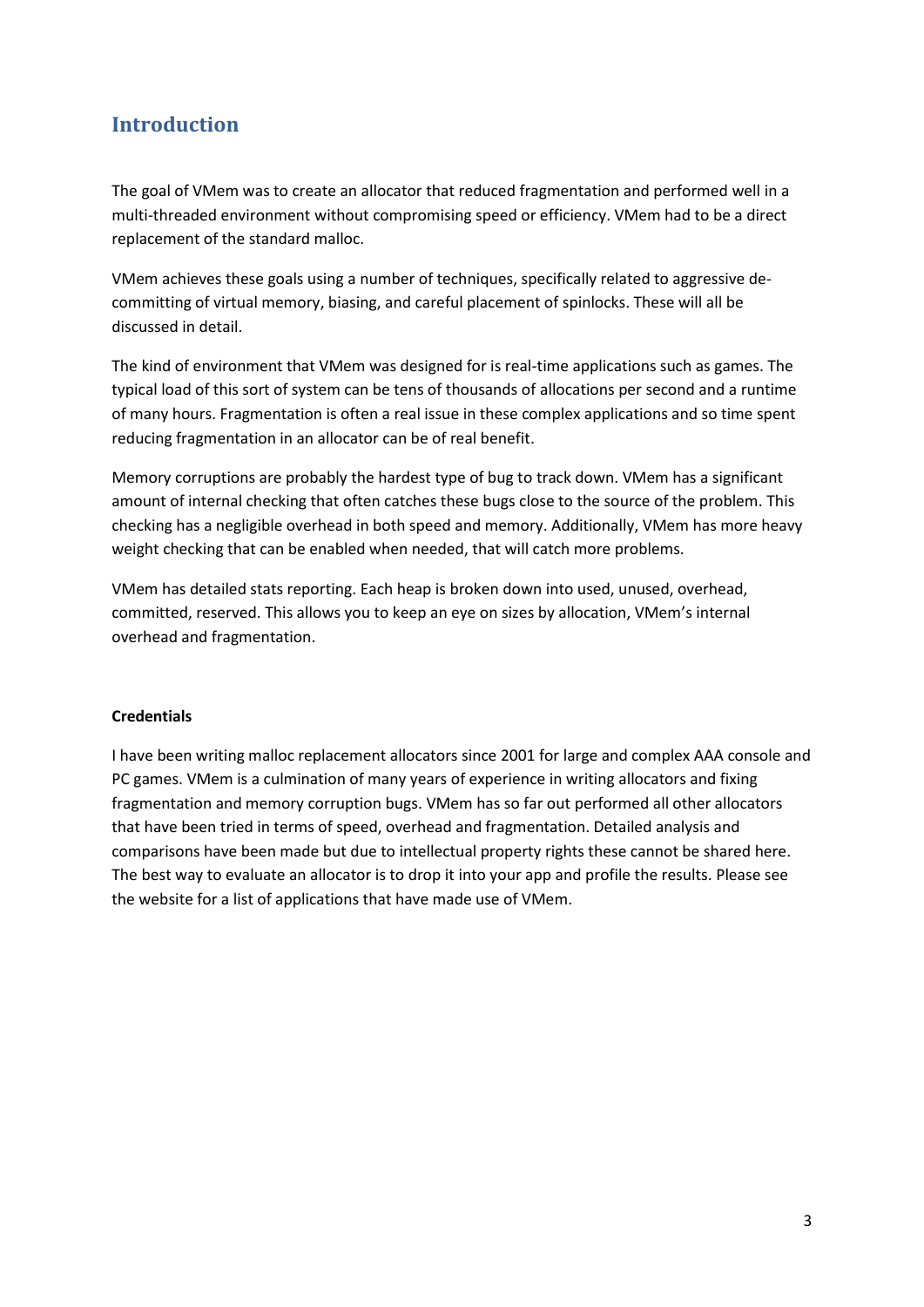## **Overview**

VMem is similar in structure to most malloc replacements. Its main heap consists of multiple sub heaps each dealing with a different size of allocation. VMem has two sorts of heaps, the fixed size heap (FSA) and the coalesce heap.

#### **The FSA Heap**

A fixed size allocator (FSA) can allocate only one size of allocation which is setup at creation time. The FSA allocates a page of memory, partitions it up into allocation slots of the desired size, and links them all together into a free list. Allocating is as simple as removing from the free list.

An FSA Heap is a collection of FSA's. Typically there will be an FSA for each allocation size from 0 – 512 bytes.

### **The Coalesce Heap**

The coalesce heap can hold allocations of varying size. Each block in memory points to the next free or allocated block of memory. When a block is freed it attempts to merge (or coalesce) with any joining free blocks. When allocating the coalesce heap much find the best free block to fit the allocation.

VMem also has a large heap for allocations that go directly to the OS VirtualAlloc. It keeps a list of all large allocations so that it can tell if it allocated an allocation.

These heaps can be combined in any way to for the main heap, and they can also be used separately for individual heaps. VMem contains a default heap VMemHeap that is well balanced for a standard malloc replacement. The default setup is to have 2 FSA heaps, and 2 coalesce heaps and one large heap. The reason for having two FSA heaps is that smaller allocations do better with smaller page sizes. The reason for two coalesce heaps is that segregating allocations of different sizes helps reduce fragmentation.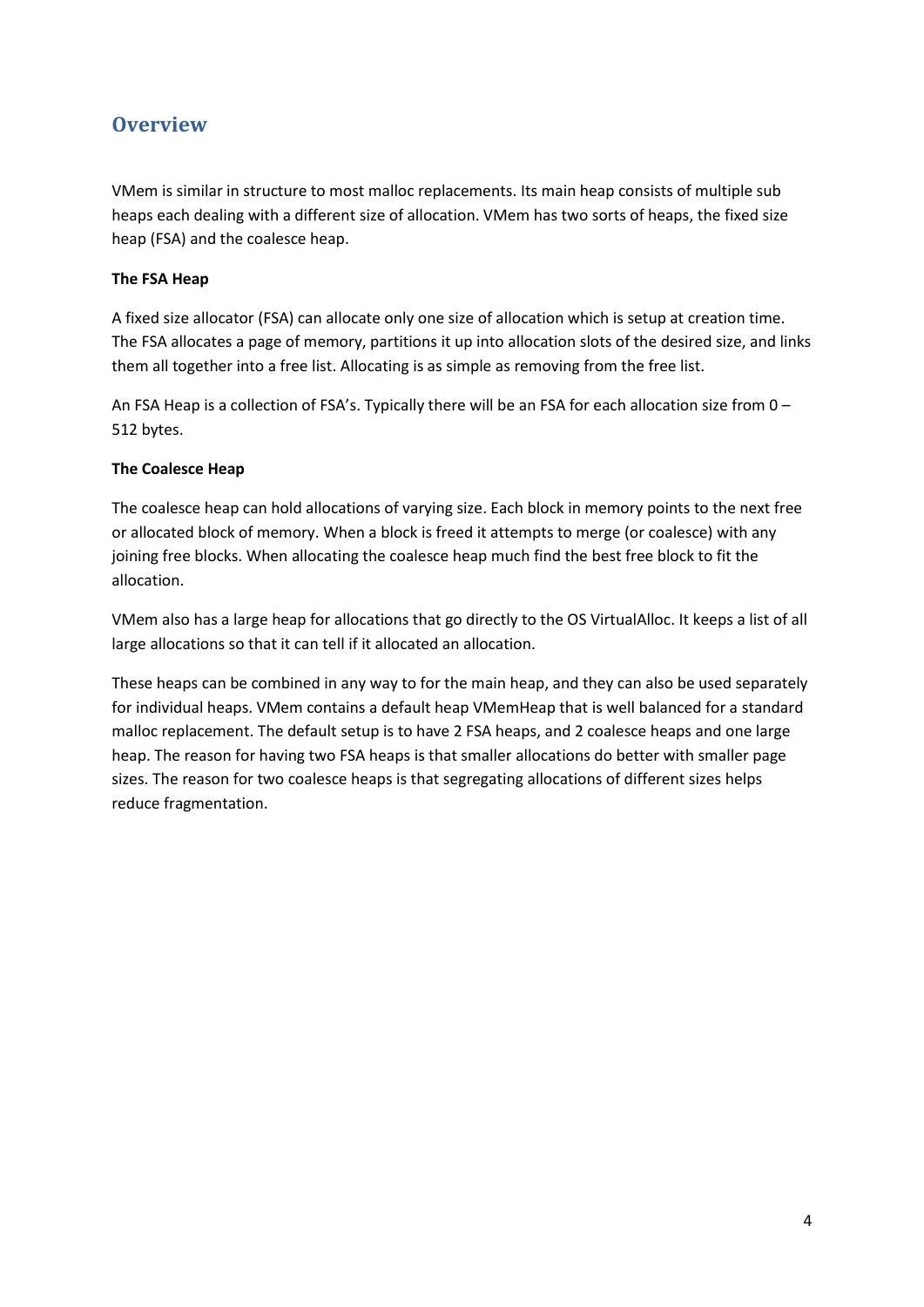

Additionally VMem has a basic FSA and a basic coalesce allocator. These allocators get the memory directly from the system and have no internal overhead. Overhead for the other allocators and heaps is allocated using these basic allocators.

So far it's all pretty standard, most allocators have a similar structure. Next I'll discuss the concepts behind what makes VMem different. How is reduces fragmentation deals with multi-threading.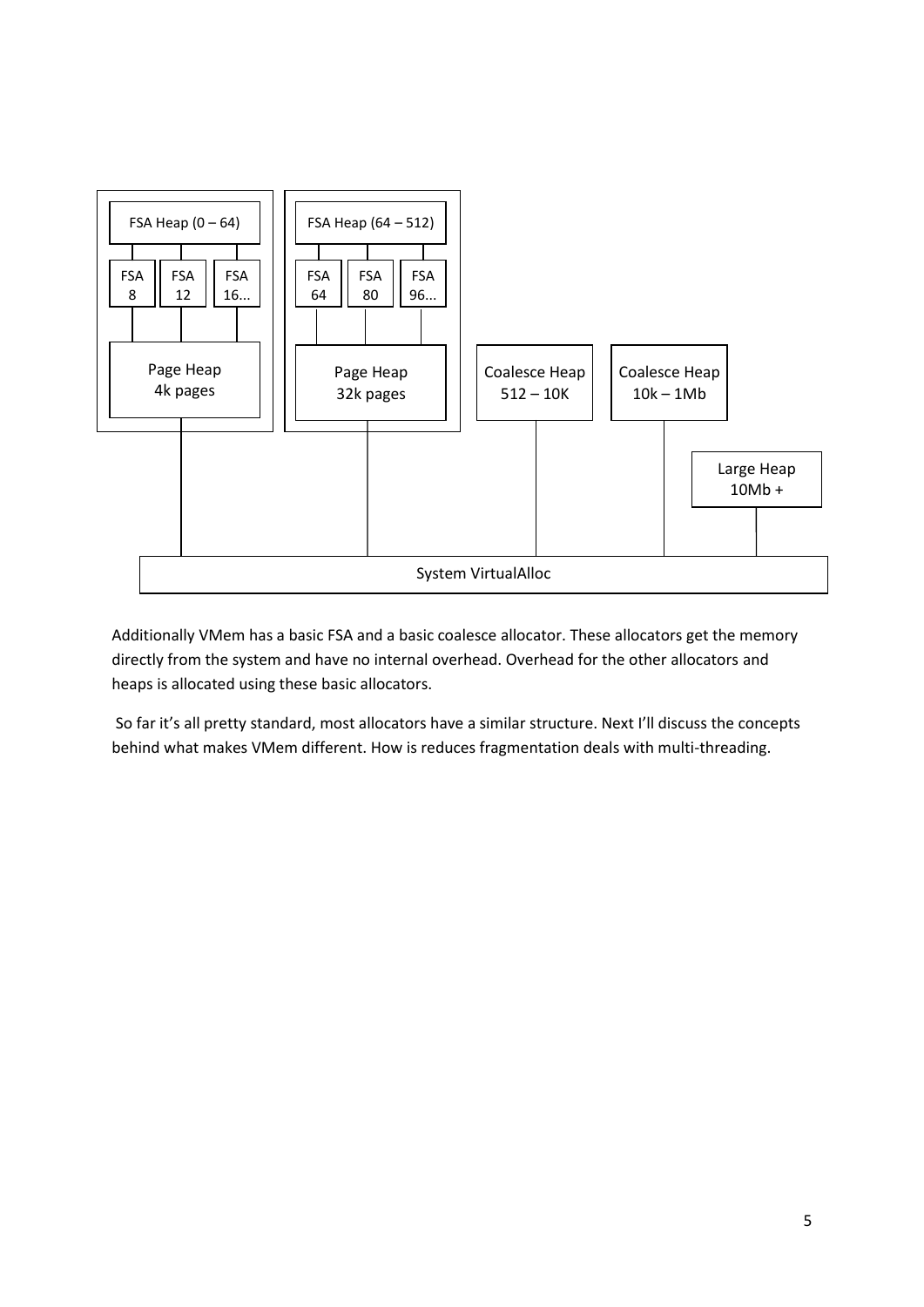## **Getting Started**

The simplest way to use VMem is to simply include VMemNew.hpp into the main cpp file of your app. This will override the new and delete operators to use the default VMemHeap. In more cases this is all you need to do.

If you need to change the values of the default allocator it is recommended that you create a new heap class in your app. Simply take a copy of the VMemHeap.cpp, rename it, override new/delete, and tweak it as desired. This will make integrating any updates to VMem much easier.

You can have multiple heaps setup in any way that is needed, use VMemHeap as a template. You can also use the allocators directly in your code as an alternative to using new/delete. The FSA allocator is particularly useful for cases where you need lots of one type of object and don't want to fragment the main heap. Create a local FSA object and call Alloc and Free on that directly.

VMemDefs.hpp is where all the defines live. This where the integrity checking options are enabled and disabled. It's where the system page sizes is set. And it defines all of the different guard values.

VMemSys.cpp defines all system functions such as VirtualAlloc that VMem uses. This is currently only implemented for Win32. If you wish to use VMem on a different platform this file is the only file in VMem that you should need to modify.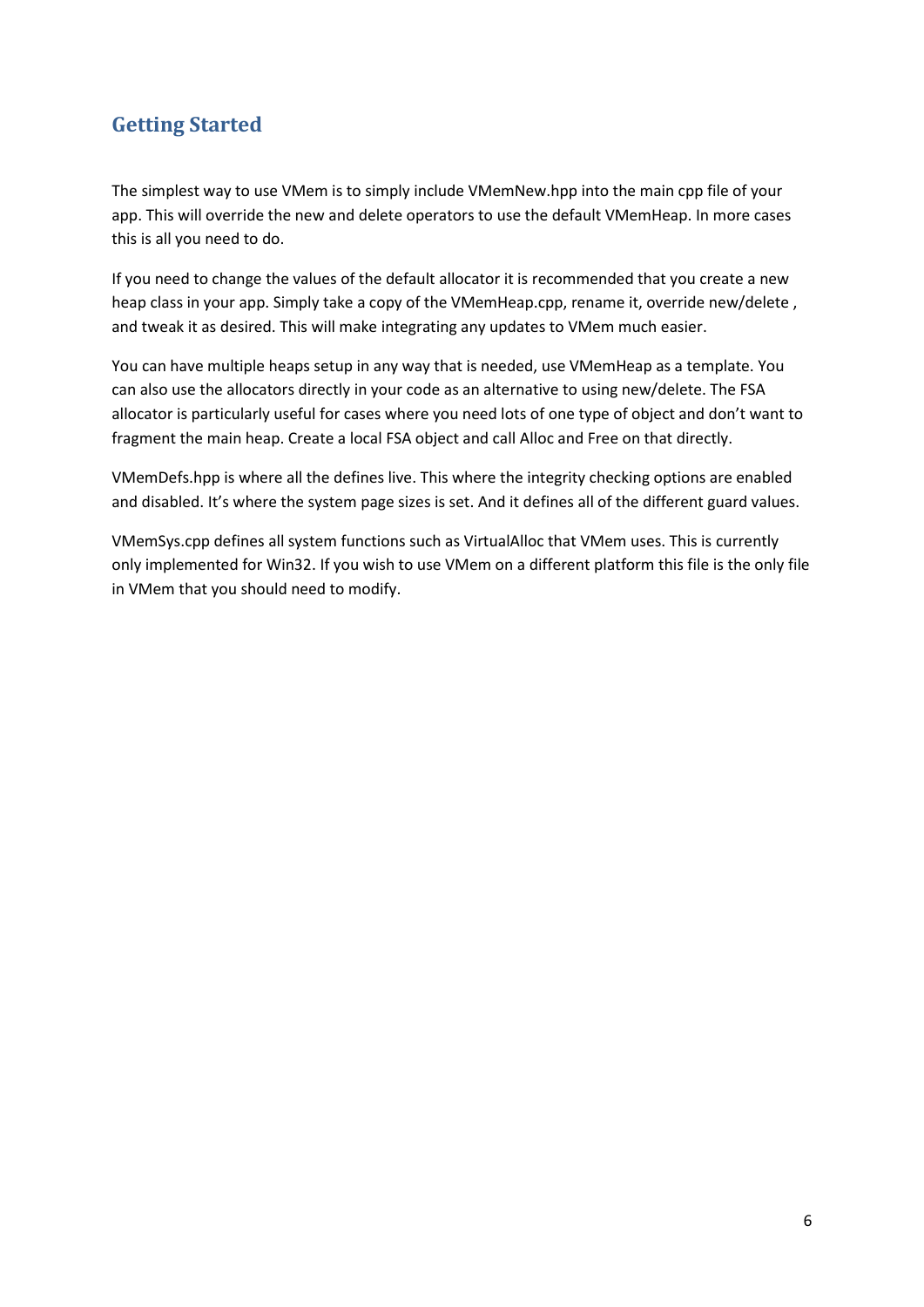## **Fragmentation**

Before discussing VMem in detail we need to define what is meant by fragmentation. Fragmentation in the most general sense is a measure of the memory that is committed but not in use by app. It is a measure of wasted memory.

There are two different sorts of fragmentation. One sort of fragmentation will be termed temporal and the other spatial.

Temporal fragmentation typically happens in a fixed size allocator. The allocator allocates pages of memory and divides them up into equally sizes slots. In the diagram below both case A and B have the same number of slots allocated, but because case B is more fragmented it is using up twice the number of pages.



The important thing to note about temporal fragmentation is that the wasted space can still be used. If we do lots of allocations and fill in all of the empty slots we eliminate the fragmentation. The fragmentation is caused by a few allocations in each page having a longer lifetime and stopping the page from being freed. The fragmentation can be temporary and not necessarily a cause for concern. The whole reason for these style of allocators is that they eliminate spatial fragmentation which is a much more insidious problem.

Spatial fragmentation typically happens in coalesce heaps. When a coalesce heap starts to fill up each allocation is adjacent to the previous allocation and there are no gaps, no fragmentation. After many allocs and frees, due to allocations not always fitting exactly into free blocks small gaps start to appear. These gaps are often too small to be re-used and the best we can hope for is that they will eventually be coalesced into larger blocks. Coalesce heaps suffer from temporal fragmentation as well as spatial fragmentation.

Again we have case A that has no fragmentation, and case B is what the same heap may look like after many frees and allocs. They both have the same amount of memory allocated but case B uses up much more system memory.



VMem has techniques that reduce both sorts of fragmentation. These include biasing, aggressive decommitting and immediate coalesce. These are discussed in detail in later sections.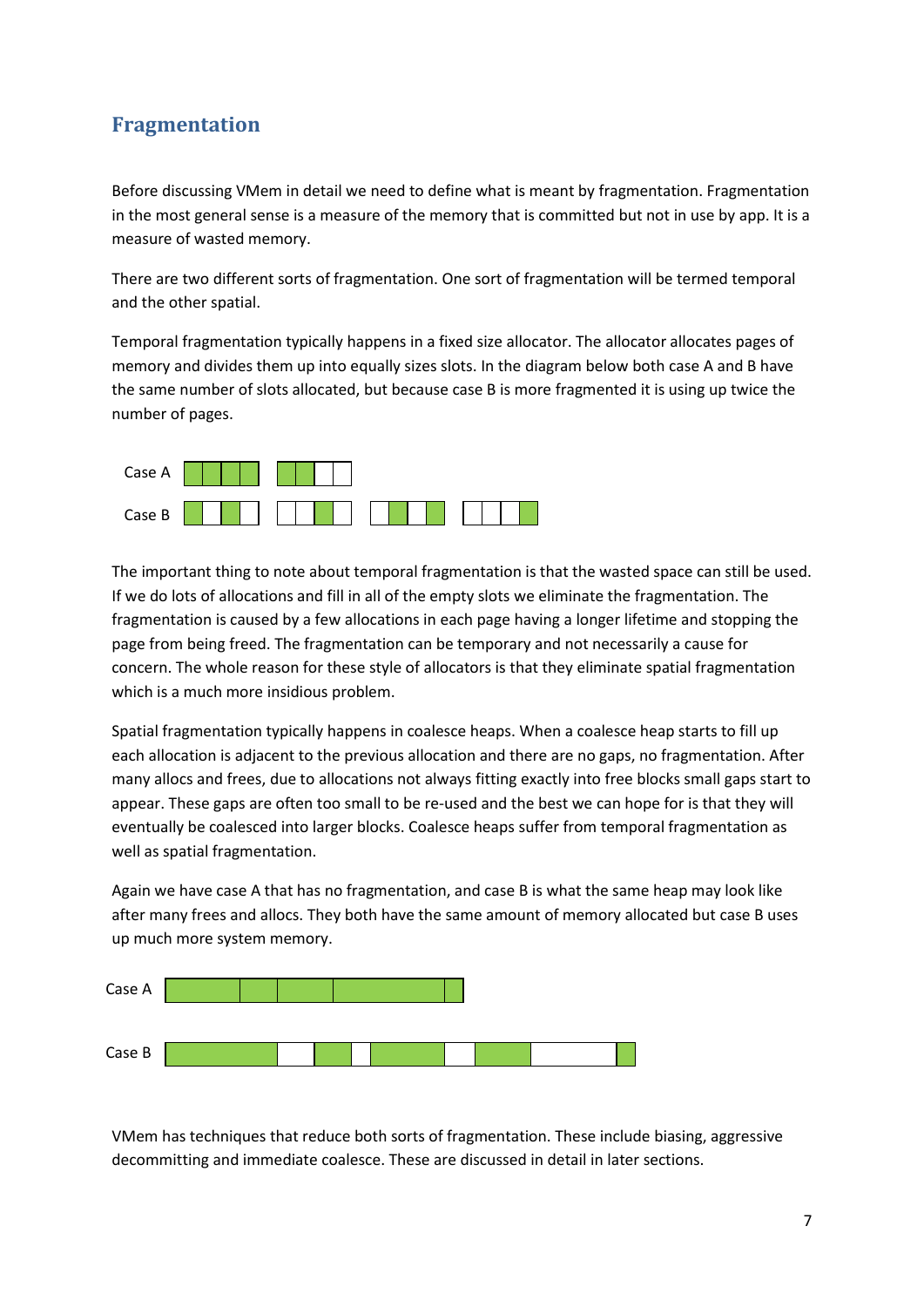## **Virtual Regions**

Memory managers typically allocate memory from the system in large chunks and then divide it up into smaller chunks for the individual allocators. In VMem these are called Regions. When freeing an allocation it is very quick to find out which heap it belongs by checking which region contains the address. Typical memory managers have large regions, and this can lead to a lot of wastage.

In some memory managers fixed size allocators get their memory from the system one page at a time. While this gets around the wastage due to large regions it can lead to very bad virtual address space fragmentation. I've seen apps that mix a garbage collected language that allocates in 32Mb regions, with an allocator that allocates single pages at a time, and the result was not pretty.

Where VMem differs is that when regions are created the memory is only *reserved*, nothing is committed. A region only commits pages as they are needed, and de-commits then when they are not needed. This means that a region only uses up as much physical memory as it currently needs.

This lead to a self balancing system, heaps can dynamically resize themselves as demand changes. It also helps reduce fragmentation, any holes that appear, assuming they are big enough, can be decommitted back to the system. This, combined with Biasing which is discussed later, radically reduce memory lost to fragmentation and overhead.

When freeing an allocation we want to find out which heap it came from as quickly as possible. Ideally we make the region size big enough that there will only be one region per heap. This depends on the availability of virtual memory. If virtual memory is limited, regions can be made smaller, the speed hit is not significant.

Having resizable regions also means that much less memory is used overall. If each region was committed up front we would always be dealing with the worst possible case, which in reality might never happen. Having the regions resize themselves means that VMem can automatically cope with many different situations, always only using what it needs, down to the granularity of a page size.

This technique of using virtual memory is not just useful in memory managers. It can also be used for creating a resizable array that doesn't need to move in memory. Assuming that it's a pretty big array (in terms of the system page size) we can set it up in the same way, we reserved the entire range on creation, and commit and de-commit pages are the array resizes. The array will only use up as much memory as necessary, and assuming we have enough virtual address space we can reserve as much as we like.



Reserved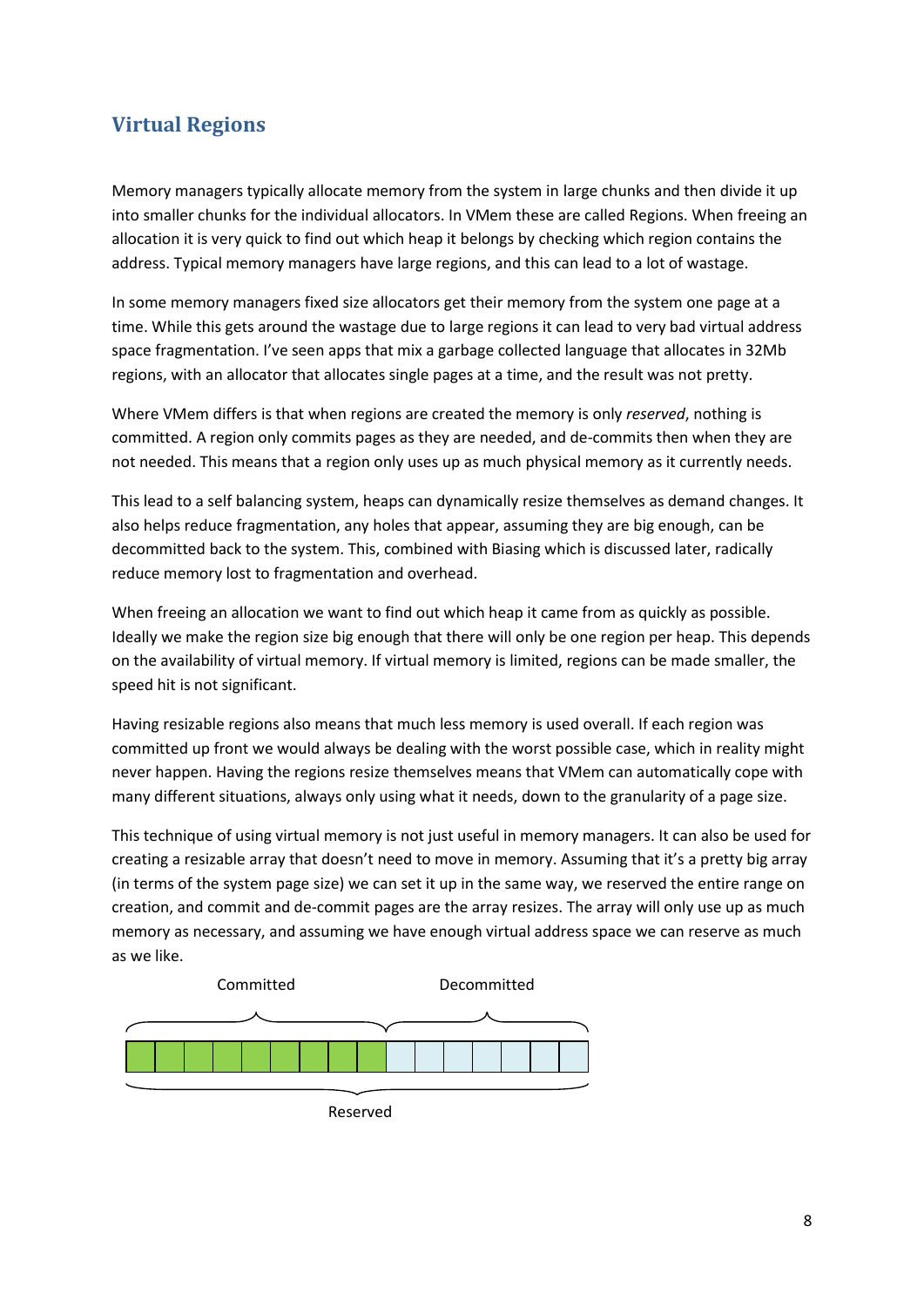### **The FSA**

The FSA gets its memory from a page heap. When a page is allocated by the FSA it divides the page up into equal sizes slots and links them all together into a free list. To allocate, a slot it is taken off the head of the free list. Freeing a slot puts it back into the head of the free list. The pointer to the next free slot is embedded into the slot so there is no overhead. Note that the free slot list is not sorted by address so the free slots can be in any order.



The FSA has a page free list which contains pages that are partially full. When a page is full it is taken off the free list and when a page is empty it is given back to the page heap. Each page has its own slot free list. The reason that the FSA has a page free list and free slot list per page rather than on single free slot list that spans all pages is because of the biasing.

An FSA heap contains a page heap. The page heap is setup to allocate pages of a specified size, for example 4k or 32k. The page size must be a multiple or whole fraction of the system page size. Whenever an FSA allocator in the FSA heap needs some memory it gets it from the page heap.

The page heap has a list of regions. These regions are reserved ranges of memory. Typically if virtual memory is not a constraint the region size is made to be big enough that the page heap will only have one region. Allowing for multiple regions give us flexibility and a guarantee that we won't run out of space while there is still system memory available.

Typically a region is 32Mb, the system page size is 4K and the page size is 32k. The example illustrates how it would look if the sub FSA page size was half the system page size with two regions. As can be seen when no sub pages in a system page are in use the system page is decommitted back to the system. Committed pages are biased towards low memory.

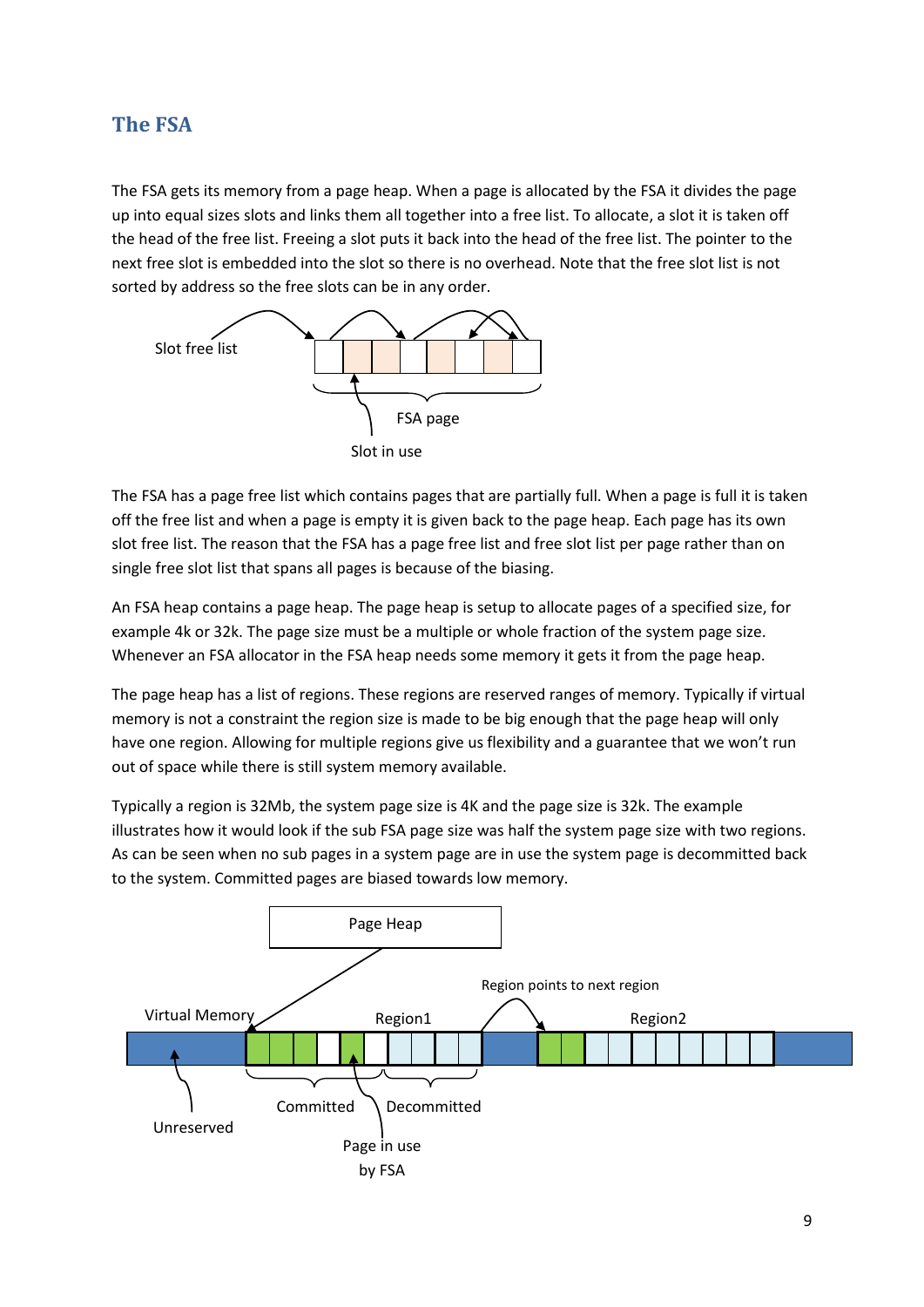### **Biasing**

All empty system pages are decommitted back to the system, but there is a problem with this technique. The way that many allocators work is they give back the most recently freed allocation. A freed allocation gets pushed onto a list, and then immediately popped back off when another allocation of that size is requested. This is good for the CPU cache but it has a drawback. If we assume that the freeing pattern is random this also makes the allocation pattern random. Over time the allocations will diffuse over the entire range and we will have lots of free space, but no system page will be empty so we can't decommit anything.



The way to get around this problem is biasing. Speed of allocation is of prime importance, so we can't do anything too fancy, but it turns out that simply biasing all allocations to the lowest address gives very good results. Here, biasing simply means always allocating the free slot that is lowest in memory. Because all the used memory is squashed up to one end of the range it becomes more likely that pages can be decommitted at the other end of the range.



An FSA has a page free list, a list of pages that have at least one empty slot. To bias the allocations we simply need to keep this list sorted by page address, lowest to highest. Allocations within a page do not need to be biased because that won't have any effect on whether we can free the system page.

All FSA allocators in an FSA heap share the same page allocator. Each FSA is always allocating from the lowest pages that it has. This means that the page heap is much more likely to be able to decommit system pages from the high end of the range.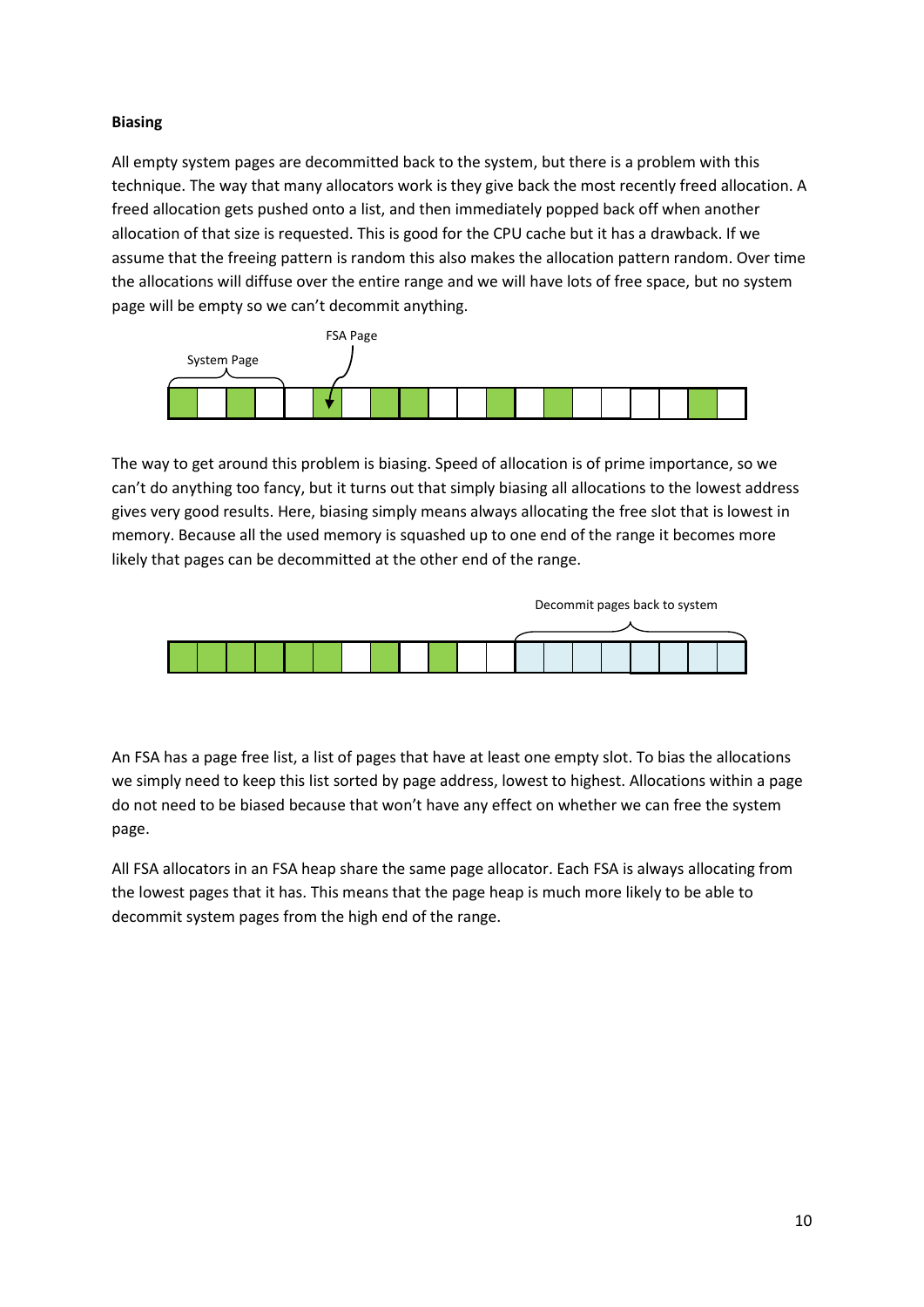## **The Coalesce Allocator**

The coalesce allocator uses the 'best fit' and 'immediate coalesce' algorithms.

'Best fit' in terms of a coalesce allocator means that it always allocates the smallest block that is big enough for the allocation. Immediate coalesce means that when freeing an allocation the free block will be coalesce immediately with any adjacient free blocks.

This is not the fastest coalesce algorithms, but they have been found to reduce fragmentation. Because we have the FSA heaps to deal with the majority of allocations per frame, speed of the coalesce allocator is not so much of an issue. Real-time applications typically allocate an order of magnitude more small allocations per frame than large ones. Because coalesce heaps tend to have the worst fragmentation it is worth spending the extra cycles.

The coalesce allocator has a list of regions. Each region contains free and allocated blocks. Each block has a header. Free block headers point to a free node. Each free node is linked into a free list. The header also stores the sizes of the allocation and the previous allocation, these are used for coalescing.





The reason that the free nodes are not embedded into the header is speed up iteration and sorting of the free lists. The nodes are all allocated using an internal FSA which makes iterating over the nodes very cache friendly.

A Coalesce allocator has a minimum and maximum of size it can allocate. There are 256 free lists, one for each size range. Shown below is what it might look like for a coalesce heap with minimum 512 bytes and maximum 10k.

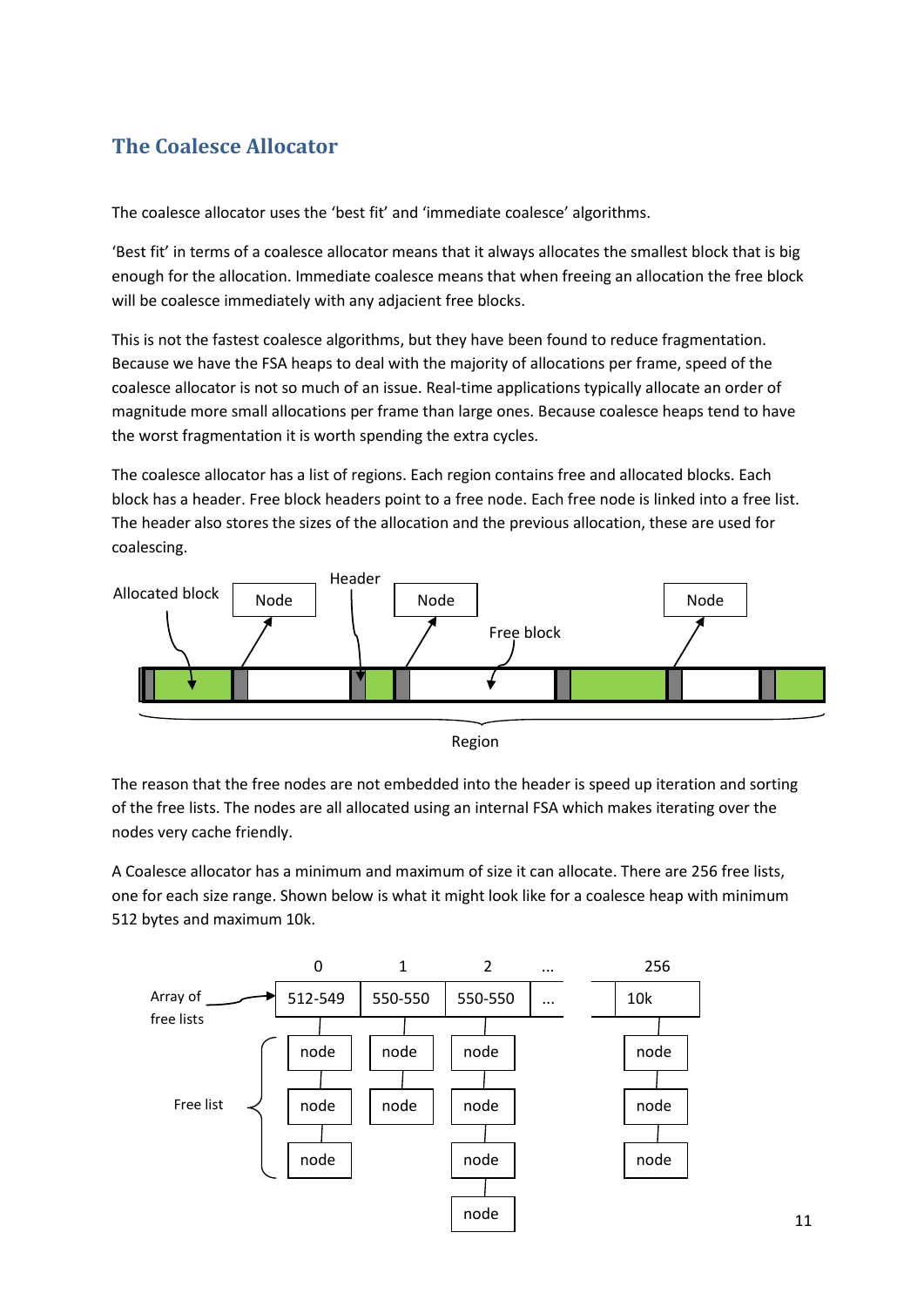To allocate a specific size it first finds the free list, and then iterates over the nodes to find one that is big enough. If no nodes are big enough it tries the next free list. When a region is created it creates a single free block of the entire region size and adds it to the free list at index 256.

When allocating sometimes the allocation won't quite fit into the smallest free block and there will be a small leftover free block, In VMem this is called a fragment. If this free block is smaller than the minimum allocation size for this allocator there is no point putting it into the node free list, it can't be reallocated and would just slow things down. These free blocks are marked as fragments. When freeing an allocation any adjoining fragments will be coalesced ensuring that these small holes can be re-used.

#### **Skewing indices**

It was found that there are typically many more allocations of smaller sizes than large sizes. This unbalanced the free lists, with the first few having lots of free nodes and the last having less, this made iterating and sorting the small free lists quite slow. To counter this effect a function is applied to the free list index to skew the sizes to the end of the free list. This makes the distribution of sizes between all free lists more even.

The index is worked out like so:

 $r = max - min$  $s = max - alloc$  size skew = m - (s\*s\*s) / (r\*r) index = (skew \* 255) / r

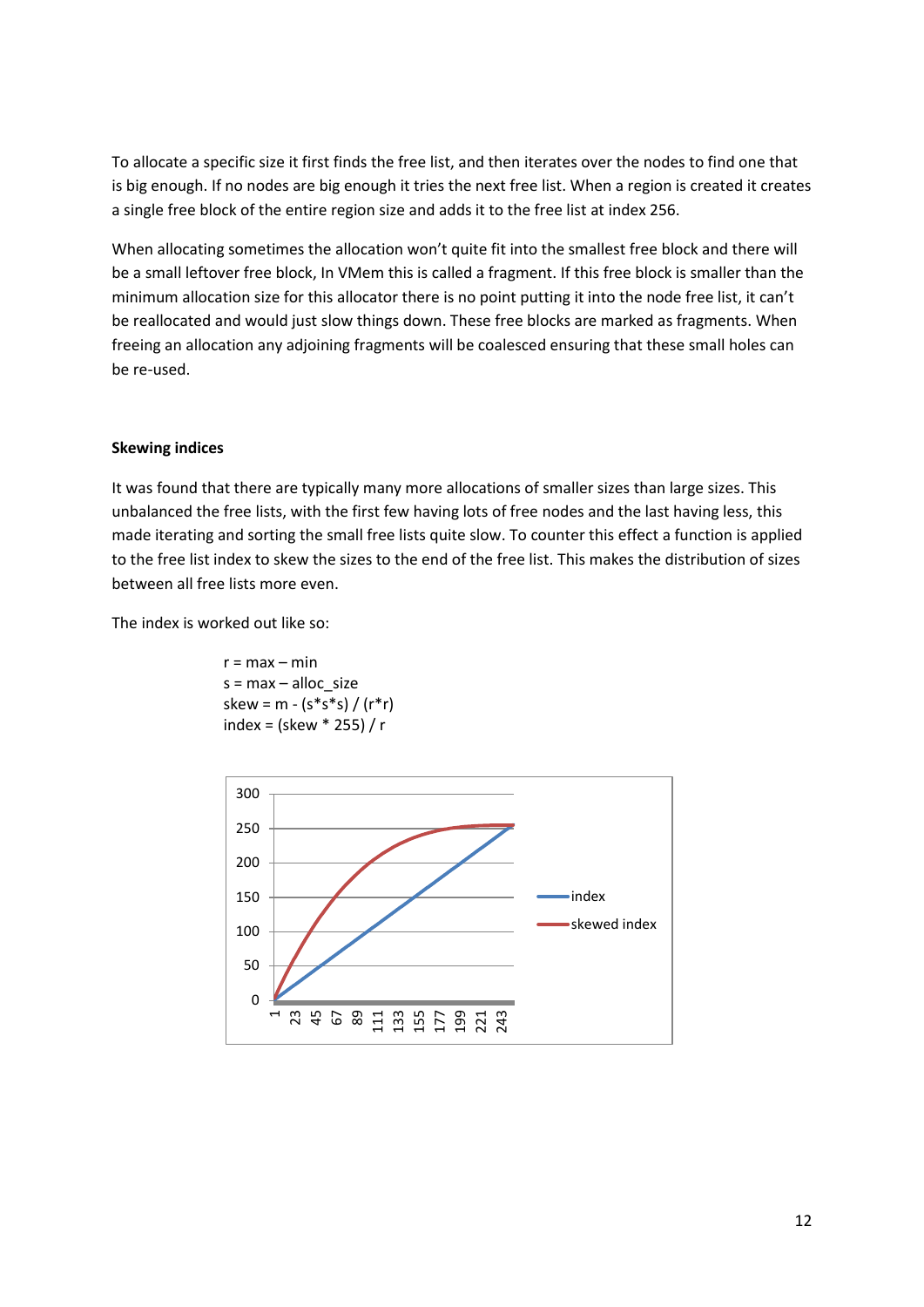#### **De-committing free blocks**

The problem with coalesce heaps is that they can become very fragmented. This is somewhat unavoidable, because they have to deal with different sizes of allocations, and because of the inherent randomness of allocation patterns fragmentation is inevitable. However, we can use the same techniques to reduce the problem.

When an allocation is freed, after it has coalesced with any adjacent free blocks we can decommit any system pages that lie entirely within the freed block. The coalesce allocator uses the 'best fit' and 'immediate coalesce' algorithms in order to maximise the size of the free blocks and increase the chances of being able to decommit pages.

The coalesce allocator also uses biasing to low memory, which has similar benefits as has been described in the FSA allocator. If there are equally good free blocks the lowest one in memory is always used. This is only a small bias, but it has been found that 'best fit' has a bigger impact than the bias. However, the bias can still make a significant difference.

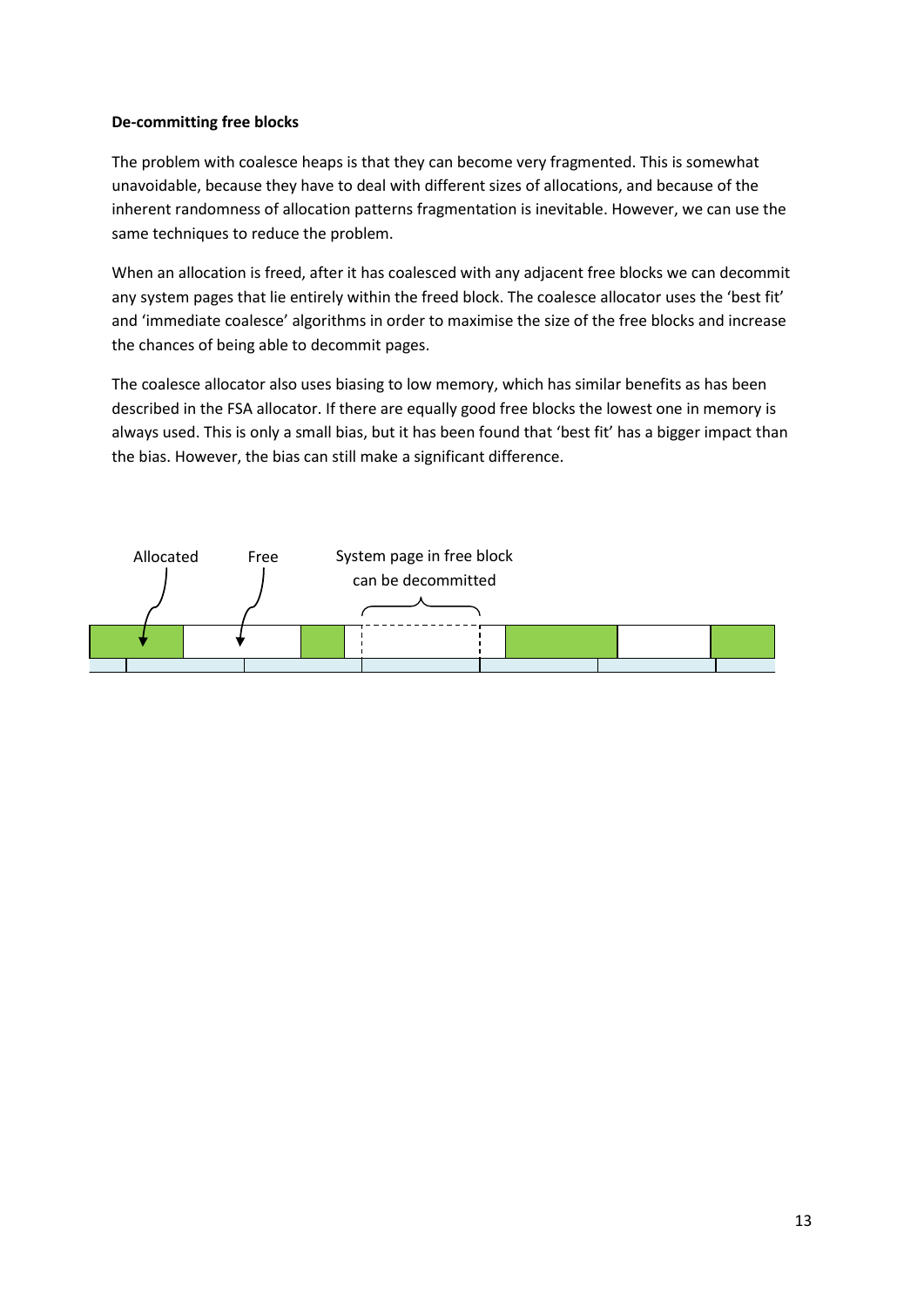## **Multi-threading**

Multi-threading is increasingly becoming a requirement for all applications, especially real-time applications. Therefore a malloc replacement not only needs to be thread save, but needs to perform well under high contention. Simply putting a critical section around the entire heap can lead to very poor performance.

One thing to note is that in most applications small allocations vastly outnumber larger allocations. For example a typical game might allocate up to 40,000 allocations per second from  $0 - 64$  bytes, and maybe only around 100 larger allocations per frame. This means that the coalesce heaps would have virtually no contention so simply putting a lock around each larger heap will suffice. The FSA heaps is where we need to focus our attention.

The first incarnation of VMem used a lock free algorithm for the FSA allocators, but this has since been dropped in favour of multiple spinlocks. Lock free lists are a solved problem, so at first sight implementing a lock free FSA seems simple. The problem comes when deciding when to release an empty page. Guaranteeing that no other thread comes along and allocates from the empty page before it is released is currently an unsolved problem. Steps were taking in the VMem allocator to ensure that this didn't happen, but there was still a window of opportunity. The crash only showed up once in two weeks of rigorous testing in a real-world application. Other allocators that claim to be lock free have a very similar problem, although the one that I looked at had a tendency to leak pages instead of crashing. To my knowledge a lock free allocator is currently an unsolved problem, despite what certain papers may lead you to believe.

The current solution VMem uses is for each FSA to have its own spinlock.

Interestingly, in practice using the current spinlock solution was significantly faster than the (admittedly broken) lock free algorithm. The lock free algorithm did perform better if two threads were in high contention both continuously allocating from the same FSA, but in reality this is quite a rare condition. Most large applications have fairly random allocation patterns, two threads allocating the same size at the same time is usually quite rare. Under such low contention spinlocks were out performing the lock free algorithm. The reason for this is that because two CAS instructions were needed, two memory barriers were also needed, and memory barriers are not cheap. The two memory barriers were a constant cost even under no contention. A spinlock only has one memory barrier. To make the lock free FSA totally safe would almost certainly require adding more complexity, and slow it down even more, so even if it was possible it would still be slower than using spin locks.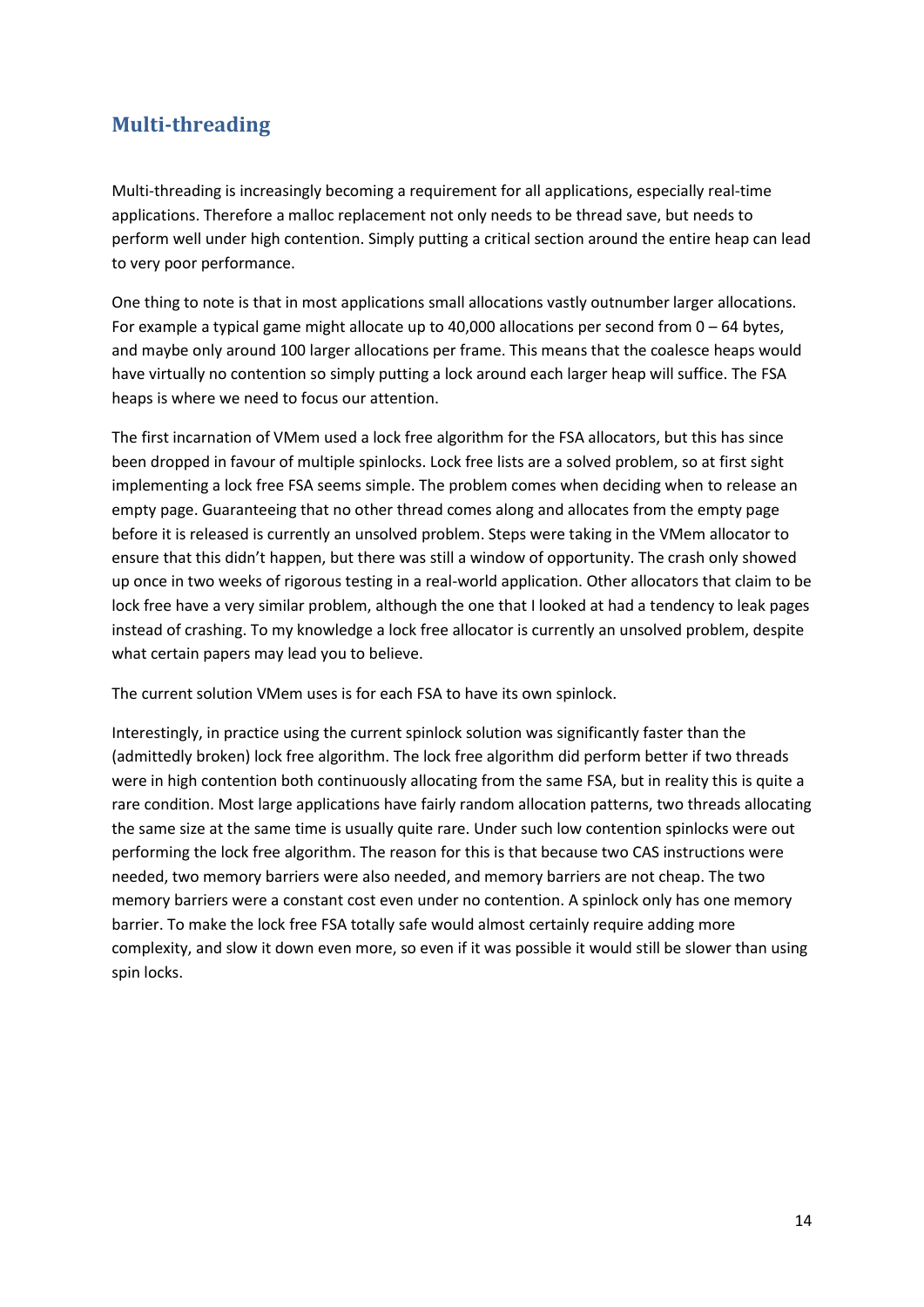## **Integrity Checking**

VMem has a significant amount of integrity checking. This checking is reason alone for using VMem. Tracking down memory corruptions, caused by things like buffer overruns and writing to deleted objects are a class of the hardest type of bug. These bugs can take up a huge amount of time at the end of a project and can make the released app buggy if they are not all found. Catching them early is the best form of defence, and VMem has a few tricks to help.

Each integrity checking feature can be enabled or disabled independently, although there are a few that are recommended to be always on except in the very final build. Other more heavy weight options can be turned on after a problem has been detected.

The CheckIntegrity function can be called at any time to run a full check of all heaps. This is quite a slow function, but is useful for narrowing down a bug. Alternatiively incremental checking can be turned on which spreads the checking of the heaps across a few frames.

All of the defines listed below can be found in MemSysDefs.hpp, along with all of the guard values and what they mean.

#### **VMEM\_ASSERTS**

VMem asserts on pretty much everything that it can assert on. Asserts can be turned off, but in my experience leaving them on can save a lot of time in the long run, with memory corruptions being caught much earlier. The speed hit for these asserts is minimal, they are all cheap checks taking a few instructions.

#### **VMEM\_MEMSET**

VMem will set all uninitialized memory to a non-zero value and clear all freed memory to a different value. This is very useful for checking for uninitialized variables and writing to deleted objects. It is recommended to always have this enabled except for final builds.

#### **VMEM\_FSA\_GUARDS**

In FSA allocators guards are put at the start and or end of each slot. Typically only the end guard is used, adding just 4 bytes to each allocation. Again, the extra memory usage is not large, so this can always be enabled for debug builds.

#### **VMEM\_COALESCE\_GUARDS**

In Coalesce allocators guards are put at the start and end of each allocation.

#### **VMEM\_ALTERNATE\_PAGES**

This is for FSA page heaps. Only alternate pages are ever committed in each range. This means that every other page is decommitted, and if anything tries to write to that page there will be a system exception. This is particularly useful for catching buffer overruns and the worst sort of memory corruption where random sections of memory are written to. The great benefit of this is that the program will halt immediately anything tries to write to a decommitted page, allowing you to see what the cause is. The other benefit of this is that it only uses up virtual memory, no more memory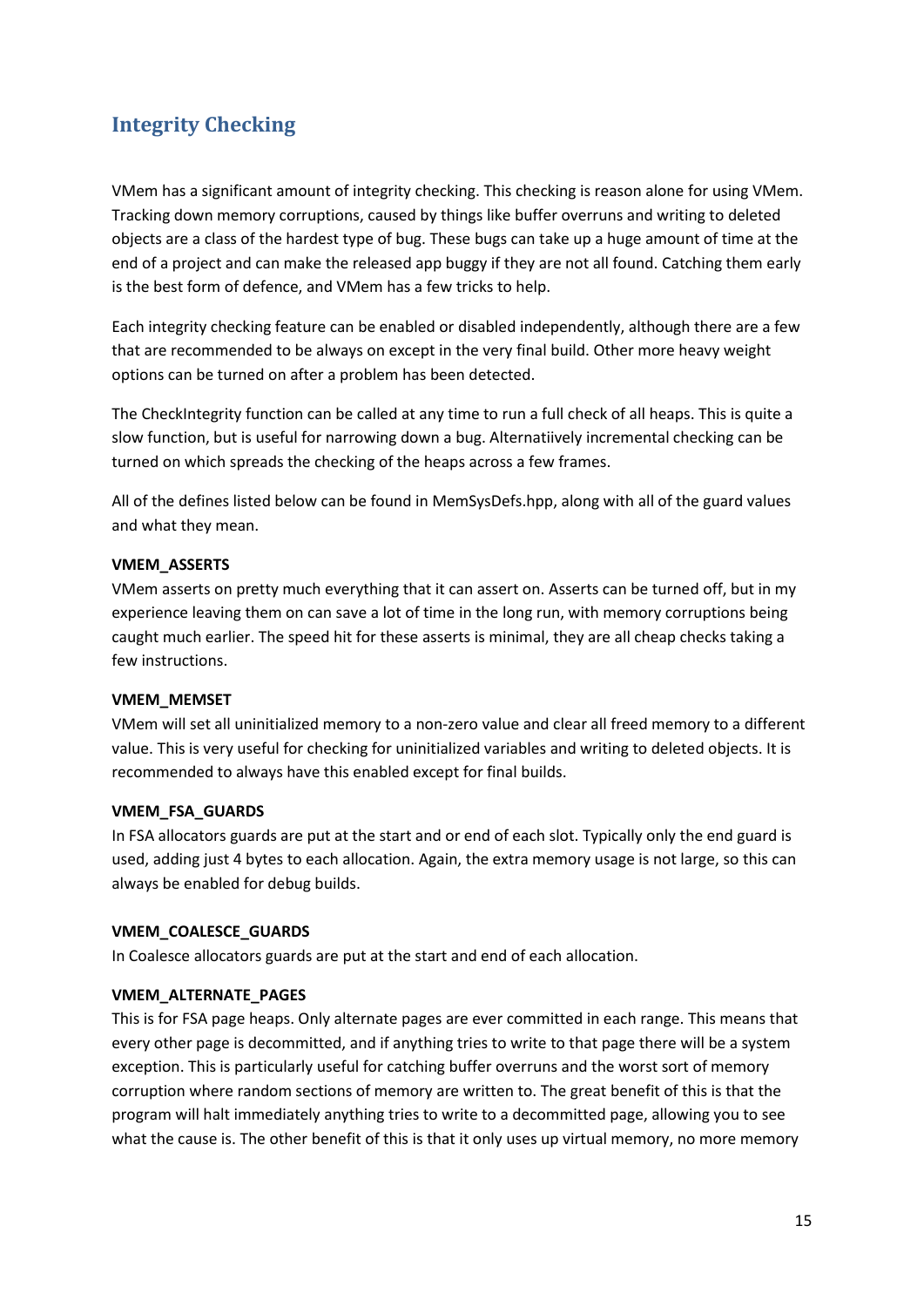is committed, and there is no CPU overhead. If you have virtual memory to space this can be left on in debug builds.

### **VMEM\_COALESCE\_GUARD\_PAGES**

This is similar to the alternate pages for the FSA page heap. When the coalesce heap reserves a range it allocates guard allocations, without committing the memory, these allocations are never freed. If something writes to these allocations the system will immediately throw an exception. Again, this uses up no extra memory because the memory is not committed and there is no CPU overhead.

### **VMEM\_INC\_INTEG\_CHECK**

Incremental integrity check. This define is set to a value, such as 1000. Every 1000 allocations VMem performs a full integrity check on one of the heaps, cycling through the heaps on each integrity check. Full integrity checks can be quite slow so usually only turn this in if there is a problem. This can be very useful in catching memory corruptions closer to the source of the problem.

### **VMEM\_TRAIL\_GUARDS**

Enabling trail guards ensures that the last *n* free allocations will not be re-allocated. When an allocation is freed is pushed onto a guard queue. If the guard queue has reached its maximum size an allocation is popped off the end of the queue and freed. When an allocation goes onto the guard queue the memory is cleared to a specific value, and when it is popped off it checks that the allocation still has the same value. Trail guards are a very powerful tool for catching people using objects that have been deleted which would otherwise lead to memory corruptions.

The speed overhead for trail guards is minimal and the memory overhead can be set to whatever you want. By default turning on this define will put small trail guards on each FSA. However, sometimes it is useful to turn trail guards on for just one FSA and give the trail as much memory as you can spare. For example if the memory corruption is always hitting allocations of the same size trail gaurds can be enabled for that FSA. The more memory the trail is given the better it will work because the longer it will take for it to come off the trail.

Trail guards can be enabled for FSA allocators and Coalesce allocators. In my experience most memory corruption bugs are caused by deleted objects being written to, and trail guards are the single most effective way of tracking these down. Once the overwrite has been caught a memory profiler that has a history option that can show the previous owners of the memory will usually show the cause of the problem.

Conceptually when an allocation is freed it goes onto the trail guard queue and an allocation from the other end of the queue is pushed off and given back to the FSA. Anything writing to the allocation while it's on the queue is caught.

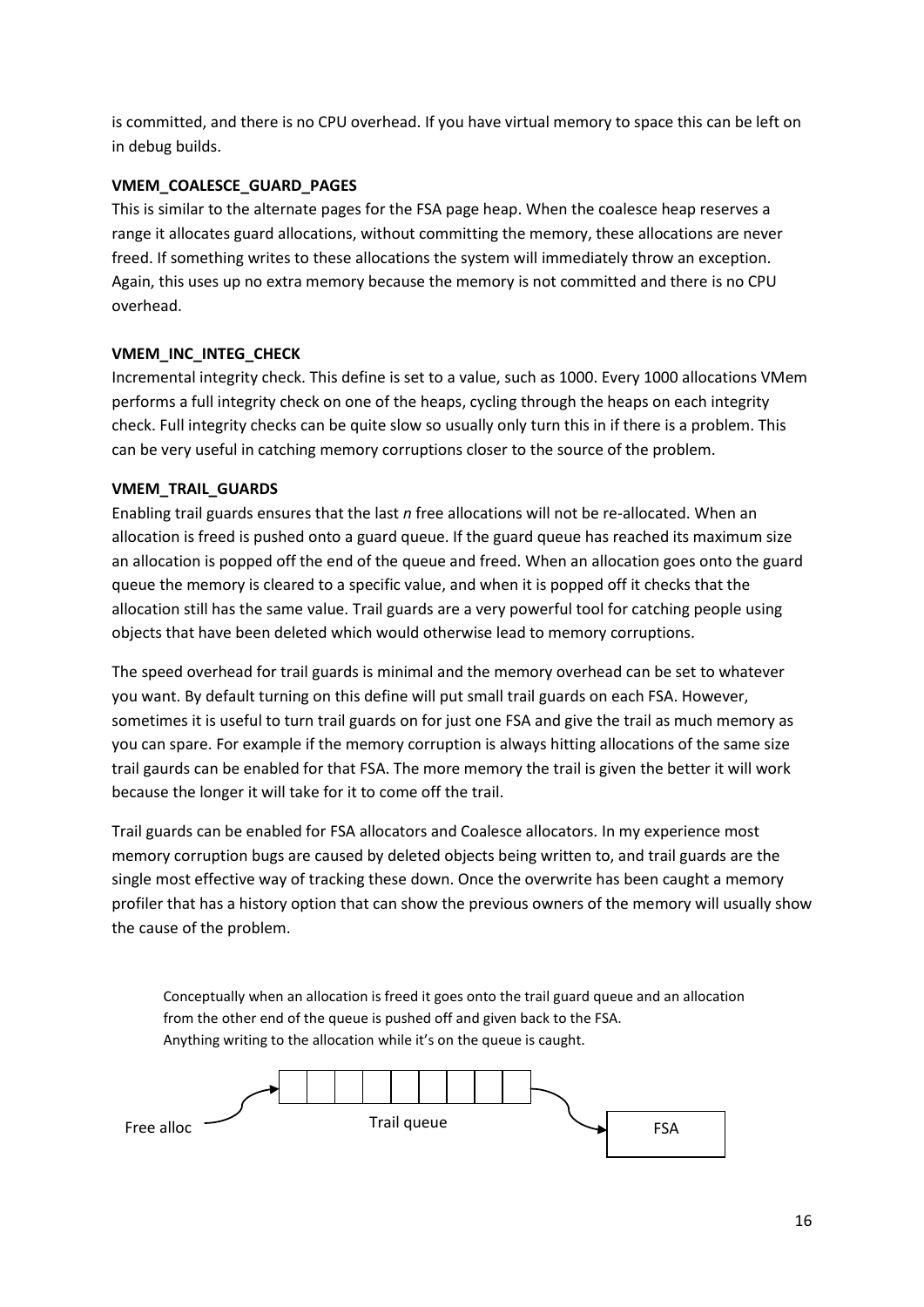### **Stats**

VMem keeps track of stats for all of its heaps. This is controlled by the VMEM\_STATS define. It is recommended to keep it enabled in all but the final build. The overheads are negligible in terms of both speed and memory.

Note that VMem only stores general stats for each heap, it does not record all allocations or call stacks. Storing detailed information on allocations should be done by an external memory profiler, writing it into an allocator adds unnecessary overhead and complexity.

 Used Unused Overhead Total Reserved FSA1: 56% 15936396 (15.2Mb) 3474104 (3.3Mb) 8773684 (8.4Mb) 28184184 (26.9Mb) 67108864 (64.0Mb) FSA2: 81% 33447268 (31.9Mb) 5007056 (4.8Mb) 2386272 (2.3Mb) 40840596 (38.9Mb) 100663296 (96.0Mb) Coalesce1: 77% 32258160 (30.8Mb) 9090808 (8.7Mb) 495768 (0.5Mb) 41844736 (39.9Mb) 67166208 (64.1Mb) Coalesce2: 98% 42814784 (40.8Mb) 636452 (0.6Mb) 23708 (0.0Mb) 43474944 (41.5Mb) 100667392 (96.0Mb) Large: 99% 269308158 (256.8Mb) 101582 (0.1Mb) 564 (0.0Mb) 269410304 (256.9Mb) 269410304 (256.9Mb) Internal: 0% 0 (0.0Mb) 5052 (0.0Mb) 12344 (0.0Mb) 17396 (0.0Mb) 32768 (0.0Mb) TOTAL: 92% 393764766 (375.5Mb) 18315054 (17.5Mb) 11692340 (11.2Mb) 423772160 (404.1Mb) 605048832 (577.0Mb)

Below is an example of the output of the stats for the main heap.

Each row is a different heap. The percent in the first column is the percent of used to committed memory. Each size is shown in bytes and Mb. The columns are defines as follows:

| Used:     | Amount of memory in use by the app.                                                                     |
|-----------|---------------------------------------------------------------------------------------------------------|
| Unused:   | Amount of memory allocated by VMem but not in use by the app. Usually an<br>indicator of fragmentation. |
| Overhead: | Memory allocated by the allocator classes for tracking purposes. This is usually<br>negligible.         |
| Total:    | The total amount of memory committed by VMem. Used + Unused + Overhead                                  |
| Reserved: | The amount of memory that has been reserved. Includes both committed and non-<br>committed memory.      |